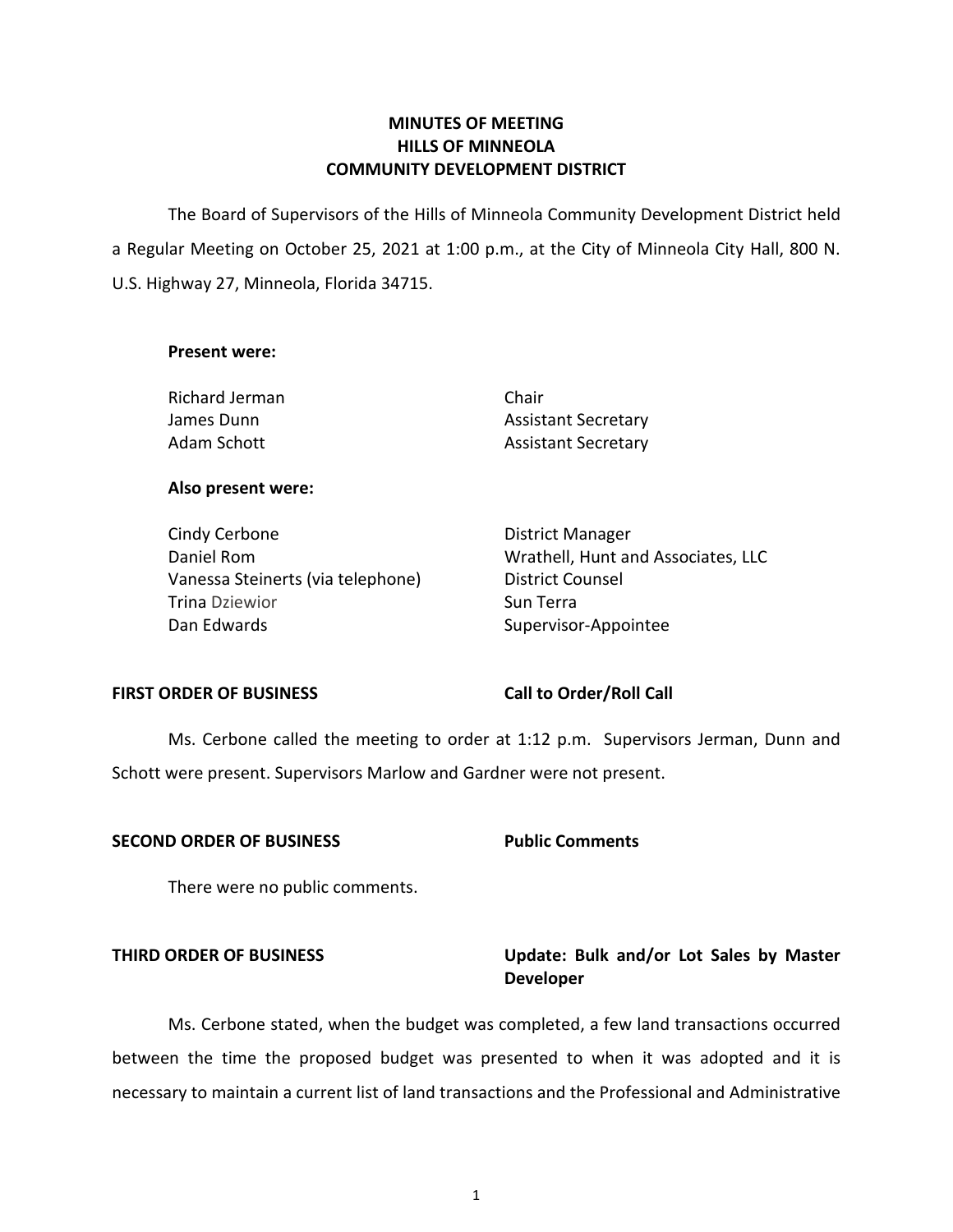and Field Operation expenses, from a funding agreement standpoint. Typically, Management's office would be asked to provide an Estoppel if there are going to be any lot sales. It is important to keep the lines of communication open between sellers and purchasers of properties; thus, Staff must update the percentage cost coverage on funding. Currently, Staff has incorporated all lot sales and bulk sales, with LB Mineola and Dream Finders, and updated the funding spread for percentages for Professional and Administrative and Field Operations.

Ms. Cerbone distributed and reviewed a detailed list of the percentages. The partial funding agreement for Fiscal Year 2021/2022 needs to be executed.

# **FOURTH ORDER OF BUSINESS Accept Resignation of Chris Gardner, Seat 2, Term Expires November, 2023**

Ms. Cerbone presented the Mr. Christopher Gardner's resignation letter.

 **On MOTION by Mr. Dunn and seconded by Mr. Jerman, with all in favor, the resignation of Mr. Chris Gardner, dated October 4, 2021, was accepted.** 

**FIFTH ORDER OF BUSINESS Consider Appointment to Fill Unexpired Term of Seat 2** 

Mr. Dunn nominated Mr. Dan Edwards to fill Seat 2. No other nominations were made.

 **On MOTION by Mr. Schott and seconded by Mr. Dunn, with all in favor, the appointment of Mr. Dan Edwards to Seat 2, term expires November 2023, was approved.** 

# **A. Administration of Oath of Office to Newly Appointed Supervisor** *(the following will be provided in a separate package)*

Ms. Cerbone, a Notary of the State of Florida and duly authorized, administered the

Oath of Office to Mr. Edwards. She provided and briefly explained the following items:

**I. Guide to Sunshine Amendment and Code of Ethics for Public Officers and Employees**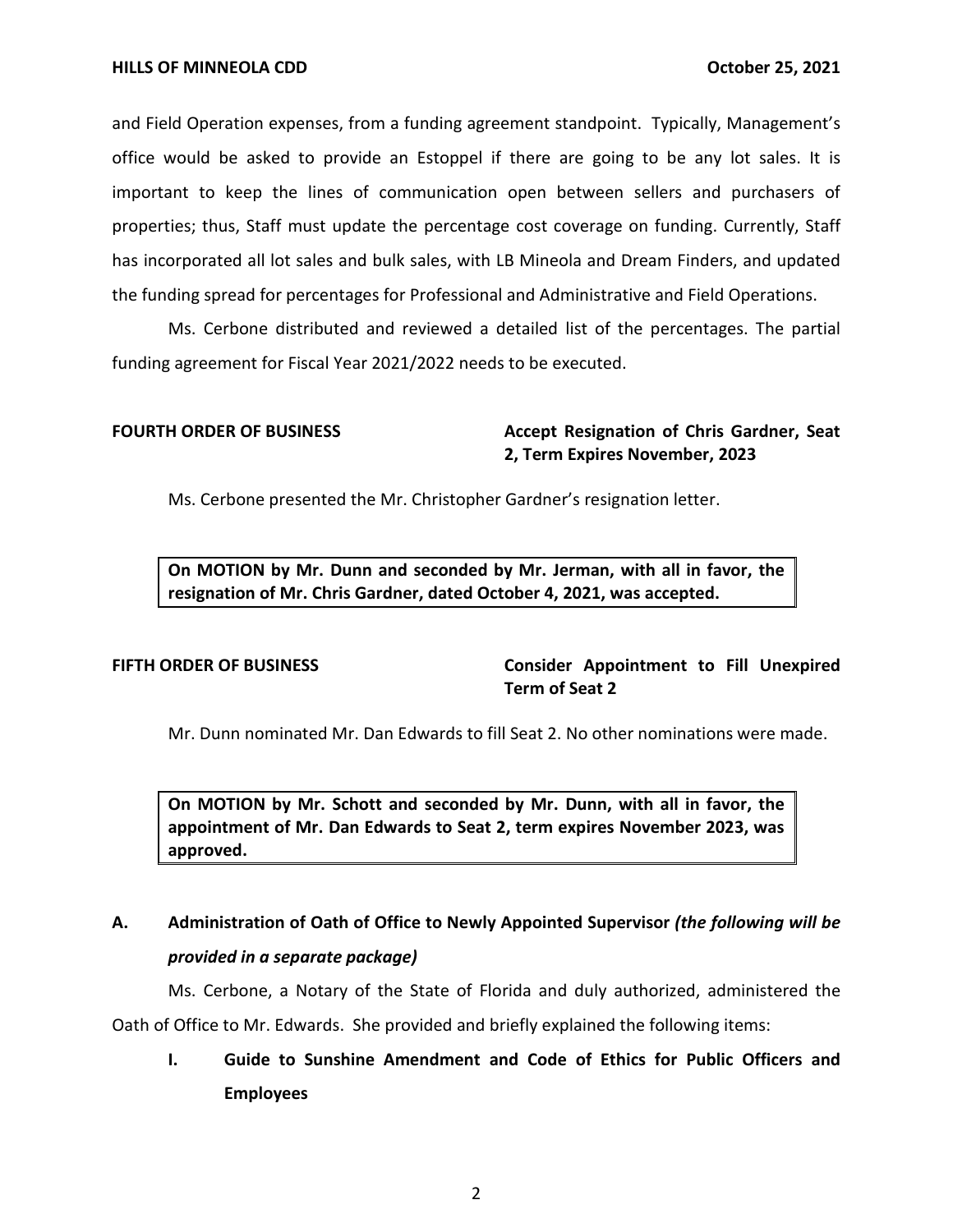- **II. Membership, Obligations and Responsibilities**
- **III. Financial Disclosure Forms** 
	- **a. Form 1: Statement of Financial Interests**
	- **b. Form 1X: Amendment to Form 1, Statement of Financial Interests**
	- **c. Form 1F: Final Statement of Financial Interests**

# **IV. Form 8B – Memorandum of Voting Conflict**

Ms. Cerbone would email an electronic version of Form 1 to Mr. Edwards.

Ms. Steinerts stated that her office would forward a packet to Mr. Edwards and urged him to contact her with any questions or concerns.

# **B. Consideration of Resolution 2022-01, Designating Certain Officers of the District, and Providing for an Effective Date**

Ms. Cerbone presented Resolution 2021-04 and read the title. Mr. Jerman nominated the following slate of officers:

| <b>Richard Jerman</b> | Chair                      |
|-----------------------|----------------------------|
| Denver Marlow         | Vice Chair                 |
| Cindy Cerbone         | Secretary                  |
| James Dunn            | <b>Assistant Secretary</b> |
| Adam Schott           | <b>Assistant Secretary</b> |
| Dan Edwards           | <b>Assistant Secretary</b> |
| Craig Wrathell        | <b>Assistant Secretary</b> |
| Craig Wrathell        | Treasurer                  |
| Jeff Pinder           | Assistant Treasurer        |

No other nominations were made.

 **On MOTION by Mr. Schott and seconded by Mr. Dunn, with all in favor, Resolution 2022-01, Designating Certain Officers of the District, and Providing for an Effective Date, as nominated, was adopted.**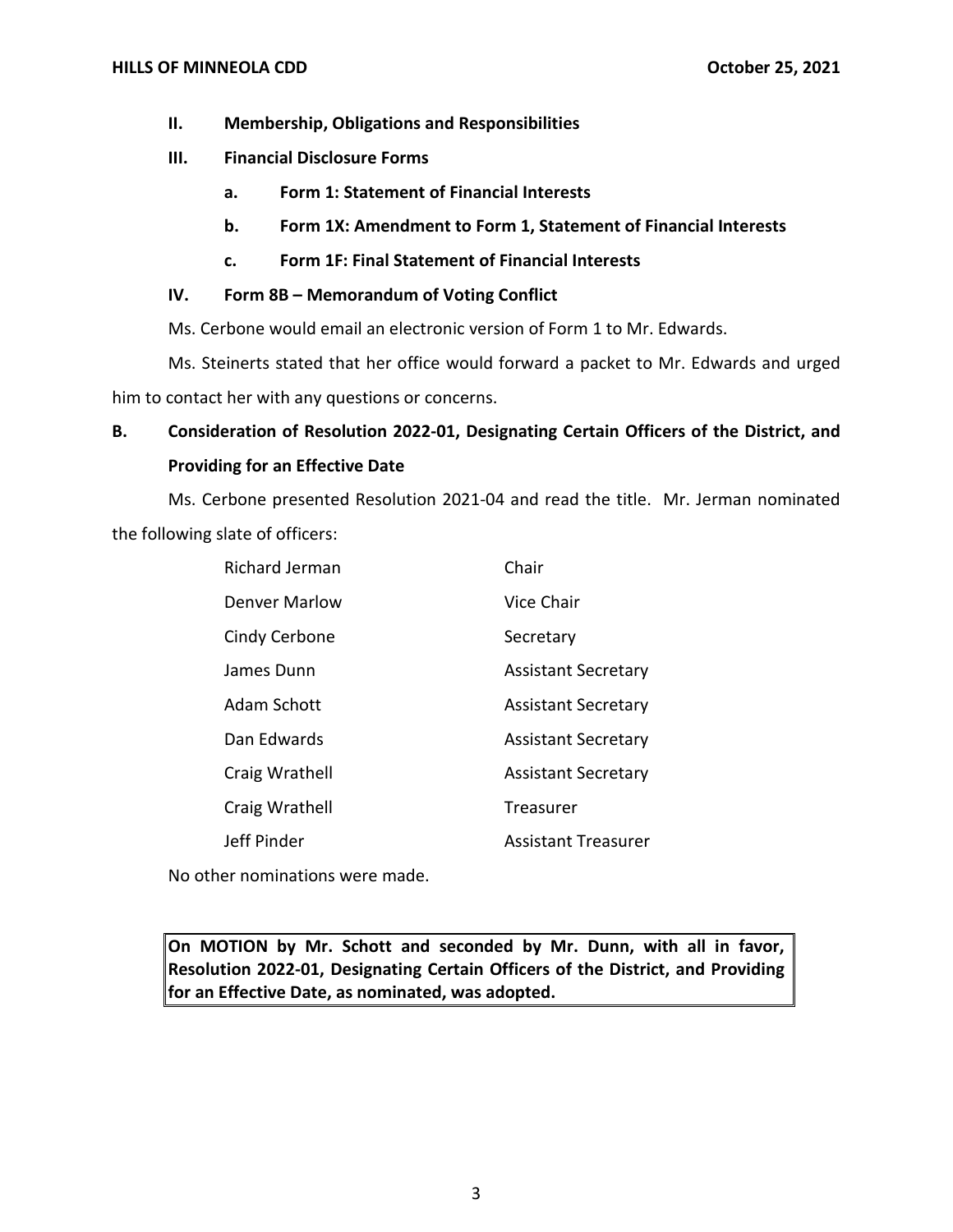# SIXTH ORDER OF BUSINESS **Status of RFP** for Landscaping **Maintenance/Irrigation Services**

Mr. Rom recalled the decision at the previous meeting to go out to bid for landscaping services, as the expense would be above the maximum threshold allowed by Florida Statutes to avoid the bid process. There was a slight delay in identifying the scope of service areas and creating a map to go along with the Request for Proposals (RFP) that must be published in the local newspaper. Staff is communicating with the landscaper and Field Operations Manager and hopes to have all the required information compiled by the end of November. Staff is targeting the end of January to report to the Board so the Board can evaluate the respondents.

Ms. Cerbone stated the reason that an update would be provided at the January meeting is because Staff would like to review the Audited Financial Report in that meeting and thought it would be good timing.

# **SEVENTH ORDER OF BUSINESS Ratification of Assignment and Assumption (Contract with JR. Davis Construction Company, Inc. for Mass Grading)**

Ms. Cerbone presented the Assignment and Assumption of the Contract with Jr. Davis Construction Company, Inc., for Mass Grading. The Assignment is by and between JEN Florida 30, LLC and the CDD.

 **On MOTION by Mr. Dunn and seconded by Mr. Edwards, with all in favor, the Assignment and Assumption of the Contract with JR. Davis Construction Company, Inc., for Mass Grading, was ratified.** 

# **EIGHTH ORDER OF BUSINESS Discussion/Consideration: BWG Landscape Maintenance Agreement**

Mr. Rom reported the following:

➢ While awaiting the RFP, Staff will enter into a month-to-month contract with the landscaper.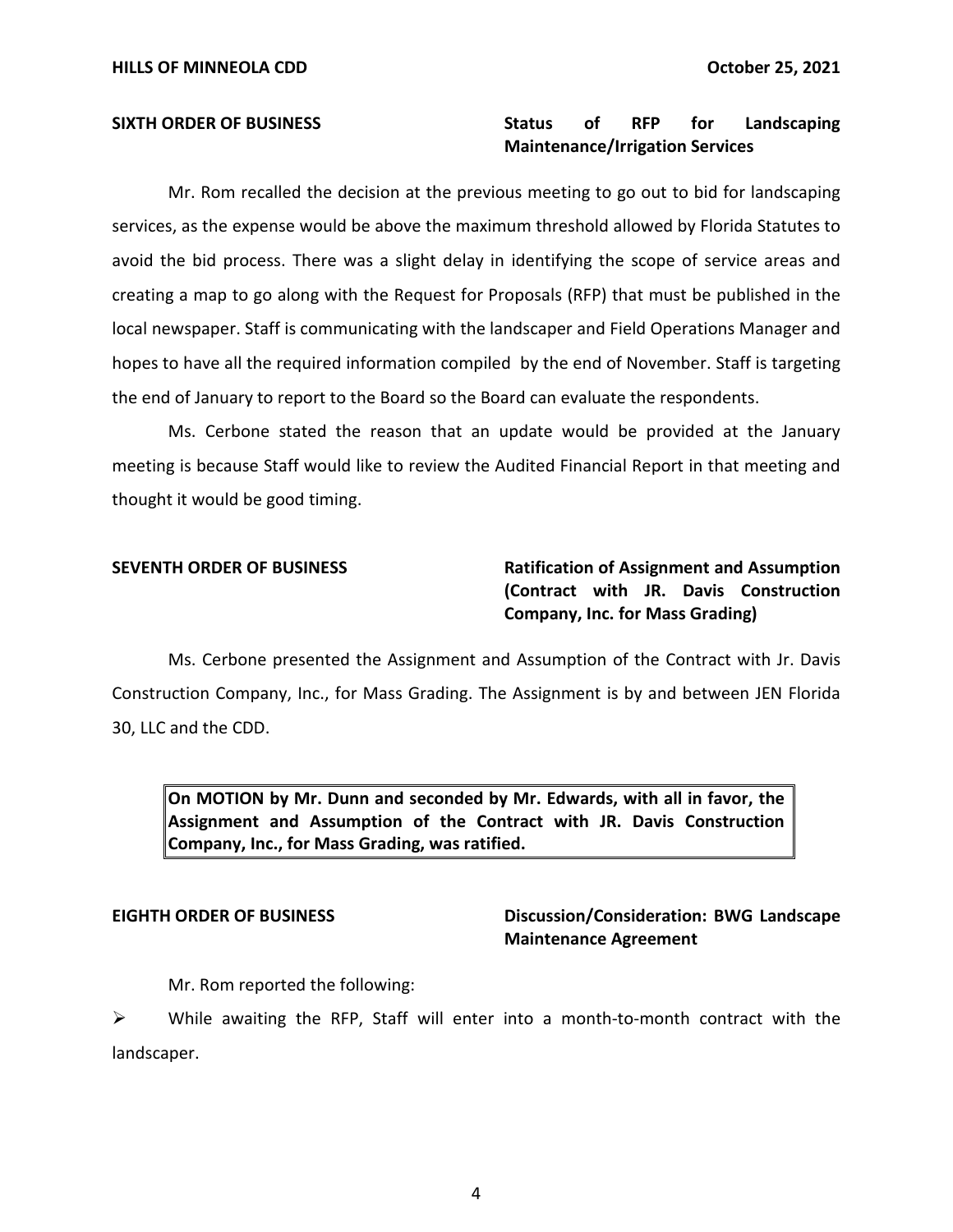$\triangleright$  The landscaper contacted Management and the Field Operations Manager, Mr. Mark Hills, to arrange an on-site meeting with Mr. Hills to identify the scope of areas.

 $\triangleright$  Some landscaping was previously installed, including sod and other types, and certain areas that have washout have been identified.

 $\triangleright$  The landscaper wants to fine-tune and ensure that everything is in order with the scope of services in the areas and is hesitant to install landscaping that would later prove problematic.

## **Acceptance Statements as of September 30, 2021 NINTH ORDER OF BUSINESS Acceptance of Unaudited Financial**

Ms. Cerbone presented the Unaudited Financial Statements as of September 30, 2021. Asked if the landscape payments were made directly to the landscaper, Ms. Cerbone replied affirmatively. Mr. Jerman advised that it was not necessary to reflect that as a Developer contribution and show it on the statements.

 **On MOTION by Mr. Schott and seconded by Mr. Dunn, with all in favor, the Unaudited Financial Statements as of September 30, 2021, were accepted.** 

**TENTH ORDER OF BUSINESS Approval of August 23, 2021 Public Hearing and Regular Meeting Minutes** 

 Ms. Cerbone presented the August 23, 2021 Public Hearing and Regular Meeting Minutes.

 **On MOTION by Mr. Jerman and seconded by Mr. Dunn, with all in favor, the August 23, 2021 Public Hearing and Regular Meeting Minutes, as presented, were approved.** 

# **ELEVENTH ORDER OF BUSINESS STATES STAFF Reports**

 **A. District Counsel:** *Straley Robin Vericker* 

There was no report.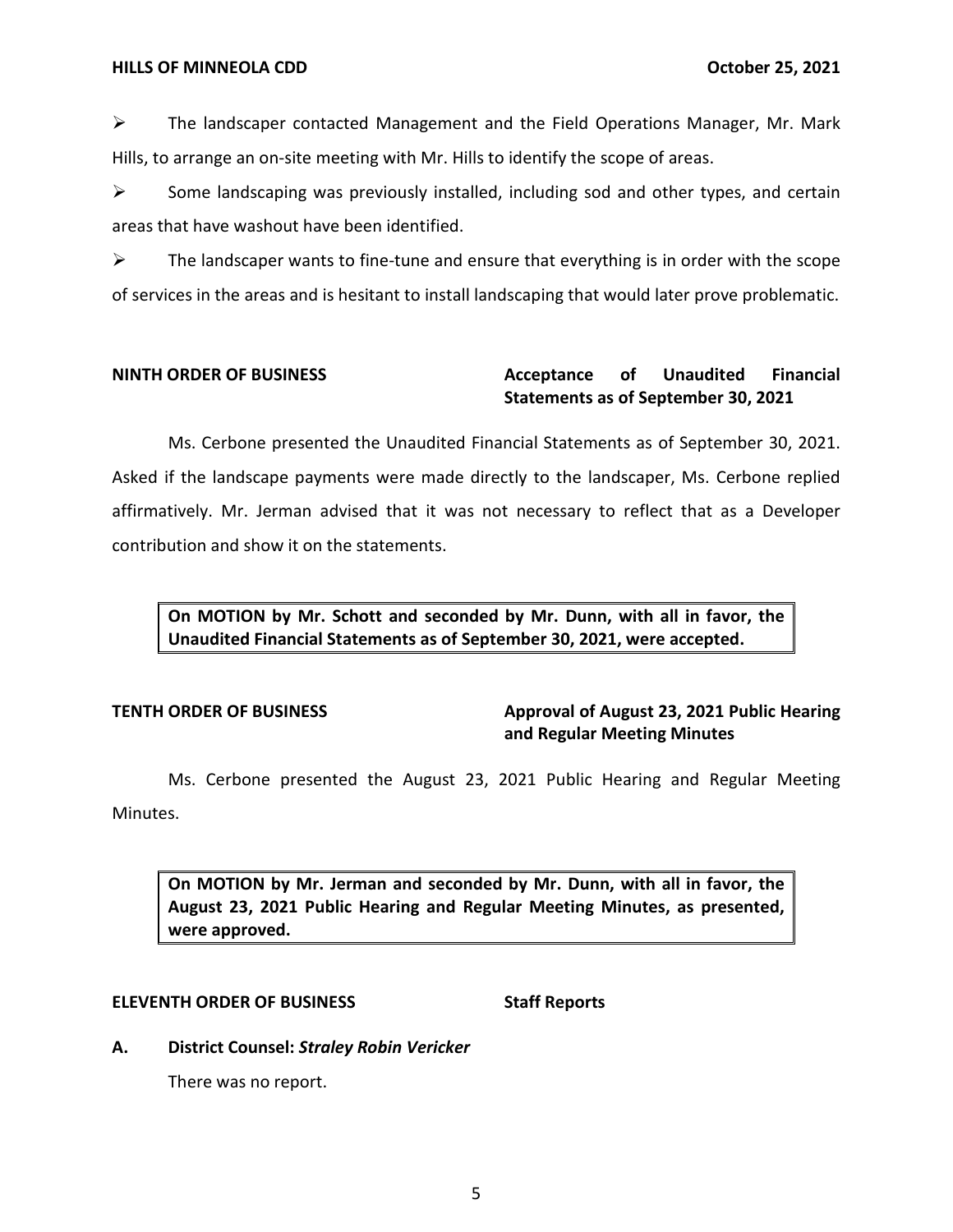## **HILLS OF MINNEOLA CDD October 25, 2021**

# **B. District Engineer:** *Poulos & Bennett, LLC*

There was no report.

# **C. District Manager:** *Wrathell, Hunt and Associates, LLC*

Ms. Cerbone stated the required 20-year Stormwater Needs Analysis that must be submitted by June 30, 2022 and every five years thereafter, would be discussed at the next meeting.

# • **UPCOMING MEETINGS**

▪ **November 2, 2021 at 1:00 PM: Landowners Meeting** *(Board Members are not required to attend)* **[Hampton Inn & Suites by Hilton, 2200 E Hwy 50, Clermont, Florida 34711]** 

Ms. Cerbone provided the voting units for each property owner to the Board Chair for dissemination, in advance of the Landowners meeting.

# ▪ **November 22, 2021 at 1:00 PM: Regular Board Meeting**

o **QUORUM CHECK** 

The November 22, 2021 would be cancelled, unless needed.

 **TWELFTH ORDER OF BUSINESS Board Members' Comments/Requests**

There were no Board Members' comments or requests.

# **THIRTEENTH ORDER OF BUSINESS Public Comments**

There were no public comments.

# **FOURTEENTH ORDER OF BUSINESS Adjournment**

There being nothing further to discuss, the meeting adjourned.

 **On MOTION by Mr. Schott and seconded by Mr. Dunn, with all in favor, the meeting adjourned at 1:36 p.m.**